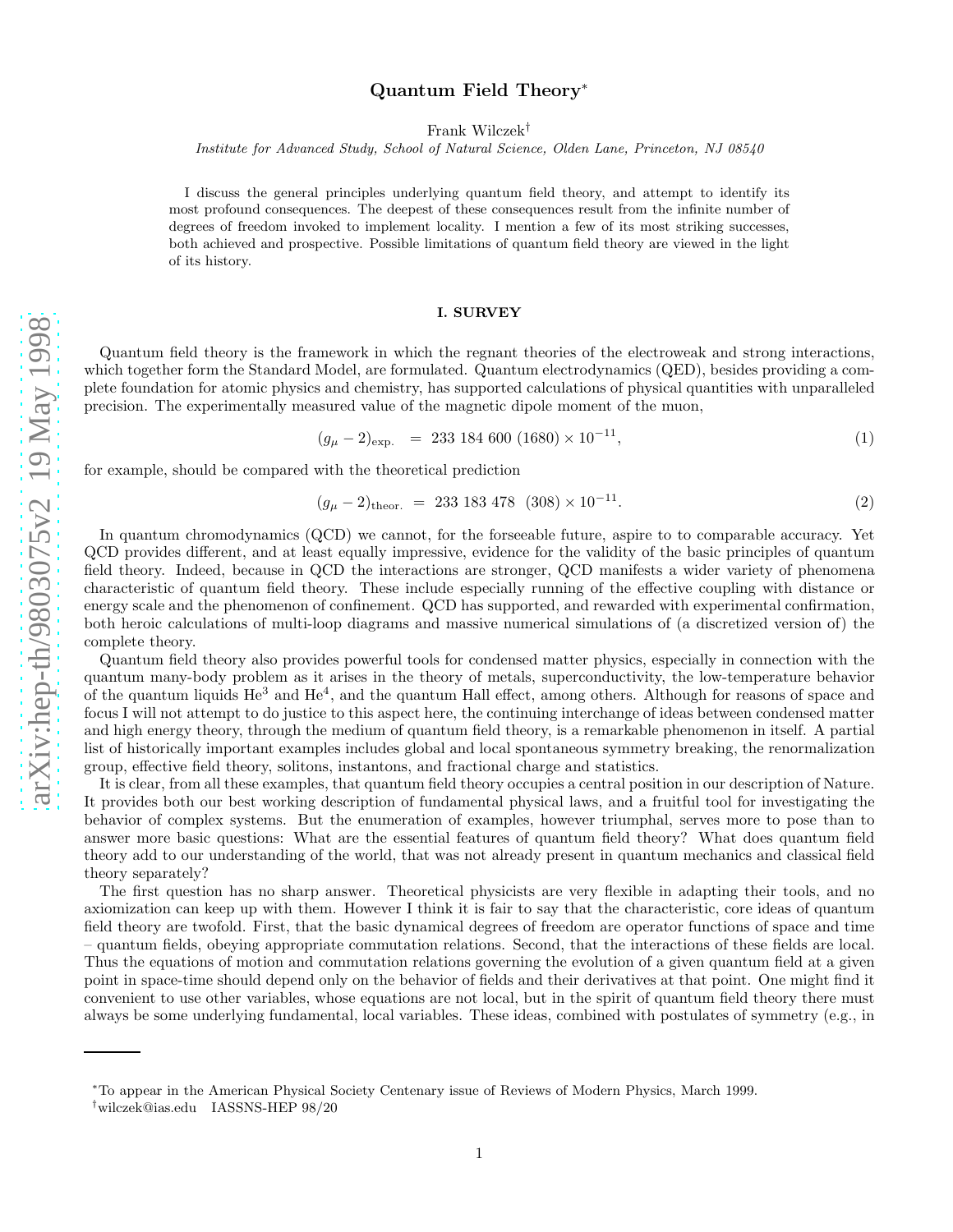the context of the standard model, Lorentz and gauge invariance) turn out to be amazingly powerful, as will emerge from our further discussion below.

The field concept came to dominate physics starting with the work of Faraday in the mid-nineteenth century. Its conceptual advantage over the earlier Newtonian program of physics, to formulate the fundamental laws in terms of forces among atomic particles, emerges when we take into account the circumstance, unknown to Newton (or, for that matter, Faraday) but fundamental in special relativity, that influences travel no farther than a finite limiting speed. For then the force on a given particle at a given time cannot be deduced from the positions of other particles at that time, but must be deduced in a complicated way from their previous positions. Faraday's intuition that the fundamental laws of electromagnetism could be expressed most simply in terms of fields filling space and time was of course brilliantly vindicated by Maxwell's mathematical theory.

The concept of locality, in the crude form that one can predict the behavior of nearby objects without reference to distant ones, is basic to scientific practice. Practical experimenters – if not astrologers – confidently expect, on the basis of much successful experience, that after reasonable (generally quite modest) precautions to isolate their experiments they will obtain reproducible results. Direct quantitative tests of locality, or rather of its close cousin causality, are afforded by dispersion relations.

The deep and ancient historic roots of the field and locality concepts provide no guarantee that these concepts remain relevant or valid when extrapolated far beyond their origins in experience, into the subatomic and quantum domain. This extrapolation must be judged by its fruits. That brings us, naturally, to our second question.

Undoubtedly the single most profound fact about Nature that quantum field theory uniquely explains is the existence of different, yet indistinguishable, copies of elementary particles. Two electrons anywhere in the Universe, whatever their origin or history, are observed to have exactly the same properties. We understand this as a consequence of the fact that both are excitations of the same underlying ur-stuff, the electron field. The electron field is thus the primary reality. The same logic, of course, applies to photons or quarks, or even to composite objects such as atomic nuclei, atoms, or molecules. The indistinguishability of particles is so familiar, and so fundamental to all of modern physical science, that we could easily take it for granted. Yet it is by no means obvious. For example, it directly contradicts one of the pillars of Leibniz' metaphysics, his "principle of the identity of indiscernables," according to which two objects cannot differ solely in number. And Maxwell thought the similarity of different molecules so remarkable that he devoted the last part of his Encyclopedia Brittanica entry on Atoms – well over a thousand words – to discussing it. He concluded that "the formation of a molecule is therefore an event not belonging to that order of nature in which we live ... it must be referred to the epoch, not of the formation of the earth or the solar system ... but of the establishment of the existing order of nature ..."

The existence of classes of indistinguishable particles is the necessary logical prerequisite to a second profound insight from quantum field theory: the assignment of unique quantum statistics to each class. Given the indistinguishability of a class of elementary particles, and complete invariance of their interactions under interchange, the general principles of quantum mechanics teach us that solutions forming any representation of the permutation symmetry group retain that property in time, but do not constrain which representations are realized. Quantum field theory not only explains the existence of indistinguishable particles and the invariance of their interactions under interchange, but also constrains the symmetry of the solutions. For bosons only the identity representation is physical (symmetric wave functions), for fermions only the one-dimensional odd representation is physical (antisymmetric wave functions). One also has the spin-statistics theorem, according to which objects with integer spin are bosons, whereas objects with half odd integer spin are fermions. Of course, these general predictions have been verified in many experiments. The fermion character of electrons, in particular, underlies the stability of matter and the structure of the periodic table.

A third profound general insight from quantum field theory is the existence of antiparticles. This was first inferred by Dirac on the basis of a brilliant but obsolete interpretation of his equation for the electron field, whose elucidation was a crucial step in the formulation of quantum field theory. In quantum field theory, we re-interpret the Dirac wave function as a position (and time) dependent operator. It can be expanded in terms of the solutions of the Dirac equation, with operator coefficients. The coefficients of positive-energy solutions are operators that destroy electrons, and the coefficients of the negative-energy solutions are operators that create positrons (with positive energy). With this interpretation, an improved version of Dirac's hole theory emerges in a straightforward way. (Unlike the original hole theory, it has a sensible generalization to bosons, and to processes where the number of electrons minus positrons changes.) A very general consequence of quantum field theory, valid in the presence of arbitrarily complicated interactions, is the CPT theorem. It states that the product of charge conjugation, parity, and time reversal is always a symmetry of the world, although each may be – and is! – violated separately. Antiparticles are strictly defined as the CPT conjugates of their corresponding particles.

The three outstanding facts we have discussed so far: the existence of indistinguishable particles, the phenomenon of quantum statistics, and the existence of antiparticles, are all essentially consequences of free quantum field theory. When one incorporates interactions into quantum field theory, two additional general features of the world immediately become brightly illuminated.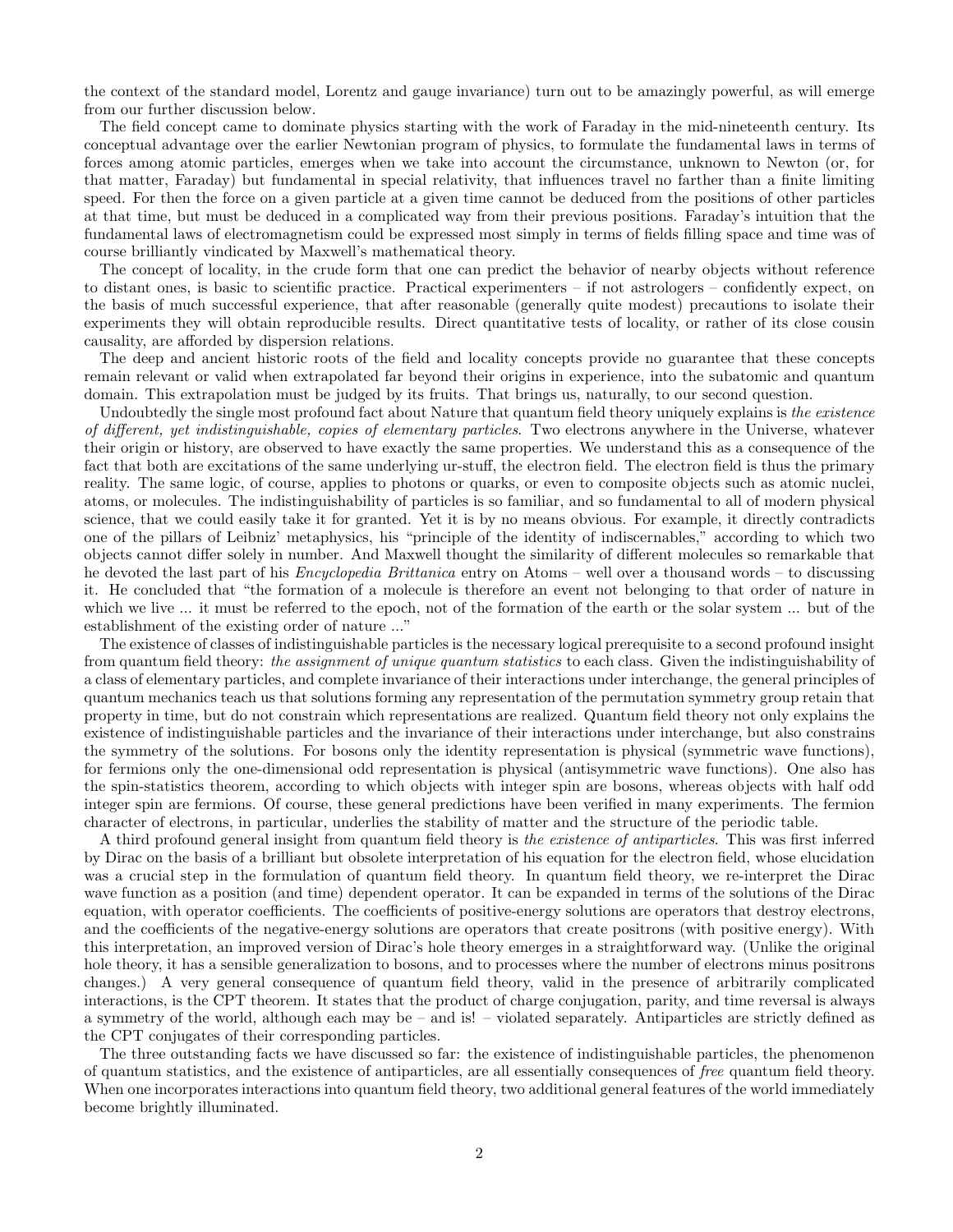The first of these is the ubiquity of particle creation and destruction processes. Local interactions involve products of field operators at a point. When the fields are expanded into creation and annihilation operators multiplying modes, we see that these interactions correspond to processes wherein particles can be created, annihilated, or changed into different kinds of particles. This possibility arises, of course, in the primeval quantum field theory, quantum electrodynamics, where the primary interaction arises from a product of the electron field, its Hermitean conjugate, and the photon field. Processes of radiation and absorption of photons by electrons (or positrons), as well as electronpositron pair creation, are encoded in this product. Just because the emission and absorption of light is such a common experience, and electrodynamics such a special and familiar classical field theory, this correspondence between formalism and reality did not initially make a big impression. The first conscious exploitation of the potential for quantum field theory to describe processes of transformation was Fermi's theory of beta decay. He turned the procedure around, inferring from the observed processes of particle transformation the nature of the underlying local interaction of fields. Fermi's theory involved creation and annihilation not of photons, but of atomic nuclei and electrons (as well as neutrinos) – the ingredients of 'matter'. It began the process whereby classic atomism, involving stable individual objects, was replaced by a more sophisticated and accurate picture. In this picture it is only the fields, and not the individual objects they create and destroy, that are permanent.

The second is the association of forces and interactions with particle exchange. When Maxwell completed the equations of electrodynamics, he found that they supported source-free electromagnetic waves. The classical electric and magnetic fields thus took on a life of their own. Electric and magnetic forces between charged particles are explained as due to one particle acting as a source for electric and magnetic fields, which then influence others. With the correspondence of fields and particles, as it arises in quantum field theory, Maxwell's discovery corresponds to the existence of photons, and the generation of forces by intermediary fields corresponds to the exchange of virtual photons. The association of forces (or, more generally, interactions) with exchange of particles is a general feature of quantum field theory. It was used by Yukawa to infer the existence and mass of pions from the range of nuclear forces, and more recently in electroweak theory to infer the existence, mass, and properties of W and Z bosons prior to their observation, and in QCD to infer the existence and properties of gluon jets prior to their observation.

The two additional outstanding facts we just discussed: the possibility of particle creation and destruction, and the association of particles with forces, are essentially consequences of classical field theory supplemented by the connection between particles and fields we learn from free field theory. Indeed, classical waves with nonlinear interactions will change form, scatter, and radiate, and these processes exactly mirror the transformation, interaction, and creation of particles. In quantum field theory, they are properties one sees already in tree graphs.

The foregoing major consequences of free quantum field theory, and of its formal extension to include nonlinear interactions, were all well appreciated by the late 1930s. The deeper properties of quantum field theory, which will form the subject of the remainder of this paper, arise from the need to introduce *infinitely many degrees of freedom*, and the possibility that all these degrees of freedom are excited as quantum-mechanical fluctuations. From a mathematical point of view, these deeper properties arise when we consider *loop graphs*.

¿From a physical point of view, the potential pitfalls associated with the existence of an infinite number of degrees of freedom first showed up in connection with the problem which led to the birth of quantum theory, that is the ultraviolet catastrophe of blackbody radiation theory. Somewhat ironically, in view of later history, the crucial role of the quantum theory here was to remove the disastrous consequences of the infinite number of degrees of freedom possessed by classical electrodynamics. The classical electrodynamic field can be decomposed into independent oscillators with arbitrarily high values of the wavevector. According to the equipartition theorem of classical statistical mechanics, in thermal equilibrium at temperature  $T$  each of these oscillators should have average energy  $kT$ . Quantum mechanics alters this situation by insisting that the oscillators of frequency  $\omega$  have energy quantized in units of  $\hbar\omega$ . Then the

high-frequency modes are exponentially suppressed by the Boltzmann factor, and instead of kT receive  $\frac{\hbar\omega e^{-\frac{\hbar\omega}{kT}}}{-\frac{\hbar\omega}{kT}}$  $\frac{\hbar\omega e^{-kT}}{1-e^{-\frac{\hbar\omega}{kT}}}$ . The

role of the quantum, then, is to prevent accumulation of energy in the form of very small amplitude excitations of arbitrarily high frequency modes. It is very effective in suppressing the thermal excitation of high-frequency modes.

But while removing arbitrarily small amplitude excitations, quantum theory introduces the idea that the modes are always *intrinsically* excited to a small extent, proportional to  $\hbar$ . This so-called zero point motion is a consequence of the uncertainty principle. For a harmonic oscillator of frequency  $\omega$ , the ground state energy is not zero, but  $\frac{1}{2}\hbar\omega$ . In the case of the electromagnetic field this leads, upon summing over its high-frequency modes, to a highly divergent total ground state energy. For most physical purposes the absolute normalization of energy is unimportant, and so this particular divergence does not necessarily render the theory useless. <sup>1</sup> It does, however, illustrate the dangerous character of the high-frequency modes, and its treatment gives a first indication of the leading theme of

 $1$ One would think that gravity should care about the absolute normalization of energy. The zero-point energy of the elec-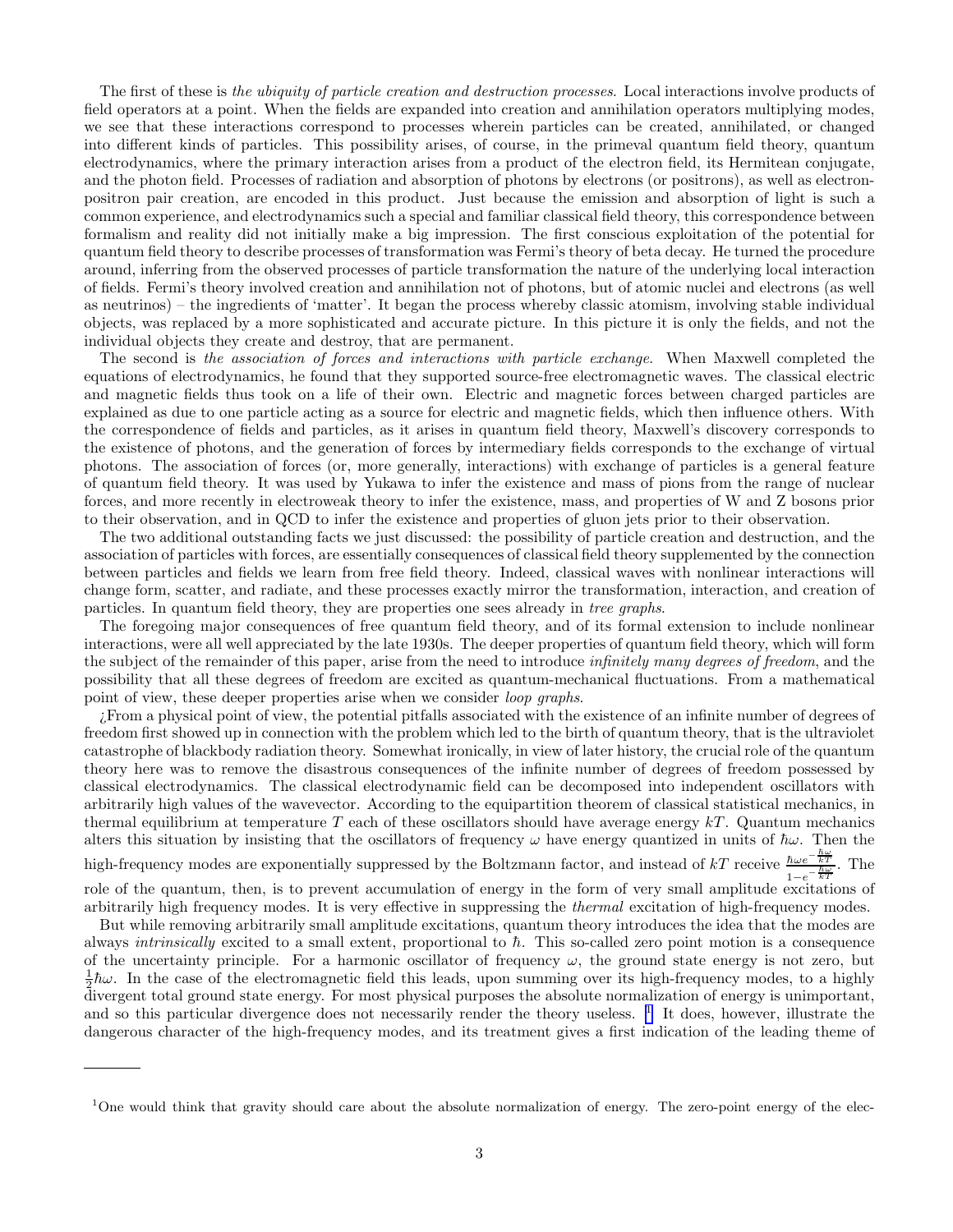renormalization theory: we can only require – and generally will only obtain – sensible, finite answers when we ask questions that have direct, operational physical meaning.

The existence of an infinite number of degrees of freedom was first encountered in the theory of the electromagnetic field, but it is a general phenomenon, deeply connected with the requirement of locality in the interactions of fields. For in order to construct the local field  $\psi(x)$  at a space-time point x, one must take a superposition

$$
\psi(x) = \int \frac{d^4k}{(2\pi)^4} e^{ikx} \tilde{\psi}(k) \tag{3}
$$

that includes field components  $\tilde{\psi}(k)$  extending to arbitrarily large momenta. Moreover in a generic interaction

$$
\int \mathcal{L} = \int \psi(x)^3 = \int \frac{d^4 k_1}{(2\pi)^4} \frac{d^4 k_2}{(2\pi)^4} \frac{d^4 k_3}{(2\pi)^4} \tilde{\psi}(k_1) \tilde{\psi}(k_2) \tilde{\psi}(k_3) (2\pi)^4 \delta^4(k_1 + k_2 + k_3)
$$
\n(4)

we see that a low momentum mode  $k_1 \approx 0$  will couple without any suppression factor to high-momentum modes  $k_2$ and  $k_3 \approx -k_2$ . Local couplings are "hard", in this sense. Because locality requires the existence of infinitely many degrees of freedom at large momenta, with hard interactions, ultraviolet divergences similar to the ones cured by Planck, but driven by quantum rather than thermal fluctuations, are never far off stage. As mentioned previously, the deeper physical consequences of quantum field theory arise from this circumstance.

First of all, it is much more difficult to construct non-trivial examples of interacting relativistic quantum field theories than purely formal considerations would suggest. One finds that the consistent quantum field theories form a quite limited class, whose extent depends sensitively on the dimension of space-time and the spins of the particles involved. Their construction is quite delicate, requiring limiting procedures whose logical implementation leads directly to renormalization theory, the running of couplings, and asymptotic freedom.

Secondly, even those quantum theories that can be constructed display less symmetry than their formal properties would suggest. Violations of naive scaling relations – that is, ordinary dimensional analysis – in QCD, and of baryon number conservation in the standard electroweak model are examples of this general phenomenon. The original example, unfortunately too complicated to explain fully here, involved the decay process  $\pi^o \to \gamma \gamma$ , for which chiral symmetry (treated classically) predicts much too small a rate. When the correction introduced by quantum field theory (the so-called 'anomaly') is retained, excellent agreement with experiment results.

These deeper consequences of quantum field theory, which might superficially appear rather technical, largely dictate the structure and behavior of the Standard Model – and, therefore, of the physical world. My goal in this preliminary survey has been to emphasize their profound origin. In the rest of the article I hope to convey their main implications, in as simple and direct a fashion as possible.

#### II. FORMULATION

The physical constants  $\hbar$  and c are so deeply embedded in the formulation of relativistic quantum field theory that it is standard practice to declare them to be the units of action and velocity, respectively. In these units, of course,  $\hbar = c = 1$ . With this convention, all physical quantities of interest have units which are powers of mass. Thus the dimension of momentum is  $(mass)^1$  or simply 1, since mass  $\times c$  is a momentum, and the dimension of length is  $(mass)^{-1}$  or simply -1, since  $\hbar c/mass$  is a length. The usual way to construct quantum field theories is by applying the rules of quantization to a continuum field theory, following the canonical procedure of replacing Poisson brackets by commutators (or, for fermionic fields, anticommutators). The field theories that describe free spin 0 or free spin  $\frac{1}{2}$ fields of mass  $m, \mu$  respectively are based on the Lagrangian densities

$$
\mathcal{L}_0(x) = \frac{1}{2} \partial_\alpha \phi(x) \partial^\alpha \phi(x) - \frac{m^2}{2} \phi(x)^2 \tag{5}
$$

$$
\mathcal{L}_{\frac{1}{2}}(x) = \bar{\psi}(x)(i\gamma^{\alpha}\partial_{\alpha} - \mu)\psi(x). \tag{6}
$$

tromagnetic field, in that context, generates an infinite cosmological constant. This might be cancelled by similar negative contributions from fermion fields, as occurs in supersymmetric theories, or it might indicate the need for some other profound modification of physical theory.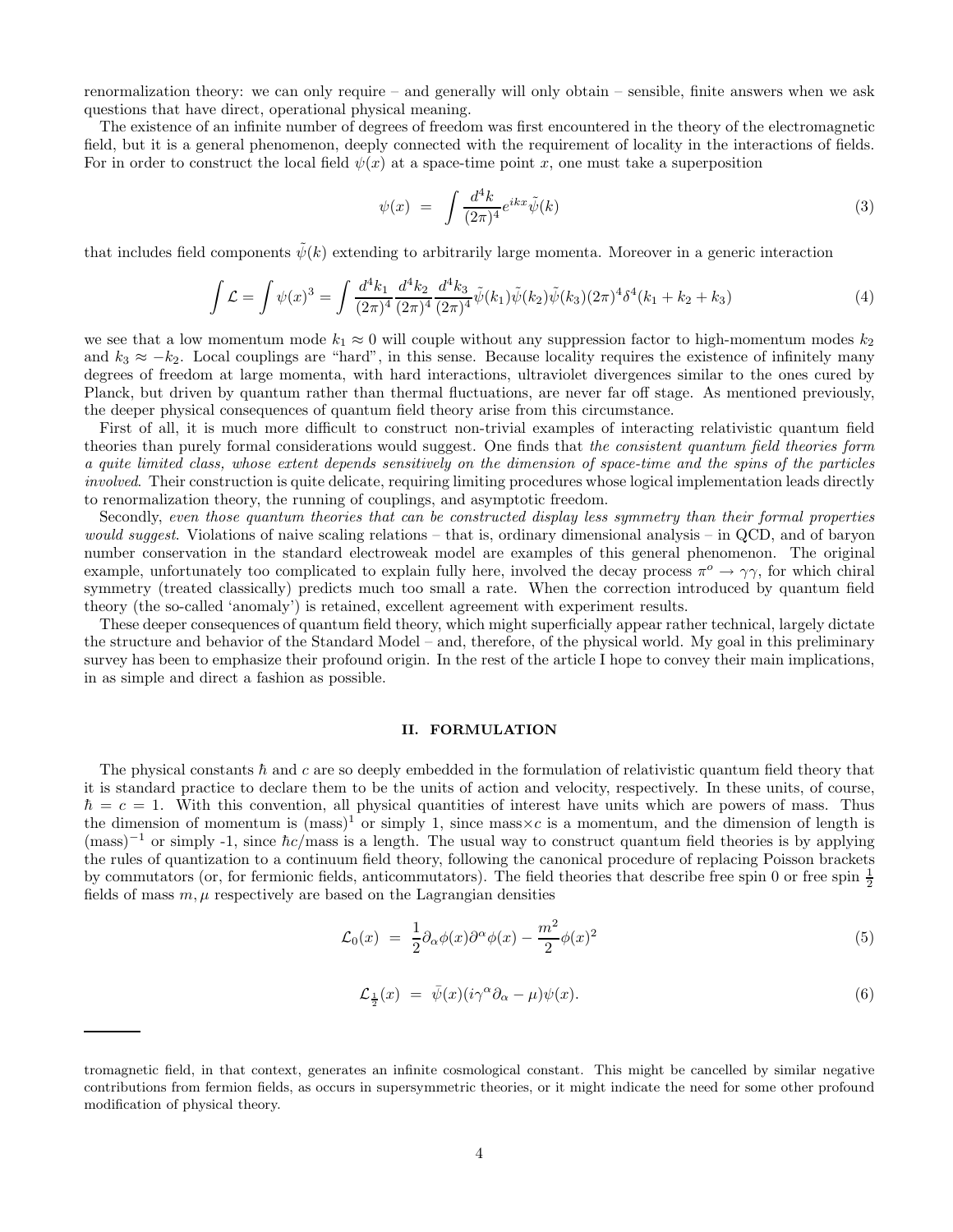Since the action  $\int d^4x \mathcal{L}$  has mass dimension 0, the mass dimension of a scalar field like  $\phi$  is 1 and of a spinor field like  $\psi$  is  $\frac{3}{2}$ . For free spin 1 fields the Lagrangian density is that of Maxwell,

$$
\mathcal{L}_1(x) = -\frac{1}{4} (\partial_\alpha A_\beta(x) - \partial_\beta A_\alpha(x)) (\partial^\alpha A^\beta(x) - \partial^\beta A^\alpha(x)), \tag{7}
$$

so that the mass dimension of the vector field  $A$  is 1. The same result is true for non-abelian vector fields (Yang-Mills fields).

Thus far all our Lagrangian densities have been quadratic in the fields. Local interaction terms are obtained from Lagrangian densities involving products of fields and their derivatives at a point. The coefficient of such a term is a coupling constant, and must have the appropriate mass dimension so that the Lagrangian density has mass dimension 4. Thus the mass dimension of a Yukawa coupling y, which multiplies the product of two spinor fields and a scalar field, is zero. Gauge couplings g arising in the minimal coupling procedure  $\partial_{\alpha} \to \partial_{\alpha} + igA_{\alpha}$  are also evidently of mass dimension zero.

The possibilities for couplings with non-negative mass dimension are very restricted. This fact is quite important, for the following reason. Consider the effect of treating a given interaction term as a perturbation. If the coupling  $\kappa$ associated to this interaction has negative mass dimension -p, then successive powers of it will occur in the form of powers of  $\kappa \Lambda^p$ , where  $\Lambda$  is some parameter with dimensions of mass. Because, as we have seen, the interactions in a local field theory are hard, we can anticipate that  $\Lambda$  will characterize the largest mass scale we allow to occur (the cutoff), and will diverge to infinity as the limit on this mass scale is removed. So we expect that it will be difficult to make sense of fundamental interactions having negative mass dimensions, at least in perturbation theory. Such interactions are said to be nonrenormalizable.

The standard model is formulated entirely using renormalizable interactions. It has been said that this is not in itself a fundamental fact about nature. For if non-renormalizable interactions occurred in the effective description of physical behavior below a certain mass scale, it would simply mean that the theory must change its nature – presumably by displaying new degrees of freedom – at some larger mass scale. If we adopt this point of view, the significance of the fact that the standard model contains only renormalizable operators is that it does not require modification up to arbitrarily high scales (at least on the grounds of divergences in perturbation theory). Whether or not we call this a fundamental fact, it is certainly a profound one.

Moreover, all the renormalizable interactions consistent with the gauge symmetry and multiplet structure of the standard model do seem to occur – "what is not forbidden, is mandatory". There is a beautiful agreement between the symmetries of the standard model, allowing arbitrary renormalizable interactions, and the symmetries of the world. One understands why strangeness is violated, but baryon number is not. (The only discordant element is the so-called  $\theta$  term of QCD, which is allowed by the symmetries of the standard model but is measured to be quite accurately zero. A plausible solution to this problem exists. It involves a characteristic very light axion field.)

The power counting rules for estimating divergences assume that there are no special symmetries cancelling off the contribution of high energy modes. They do not apply, without further consideration, to supersymmetric theories, in which the contributions of boson and fermionic modes cancels, nor to theories derived from supersymmetric theories by soft supersymmetry breaking. In the latter case the scale of supersymmetry breaking plays the role of the cutoff Λ.

The power counting rules, as discussed so far, are too crude to detect divergences of the form  $\ln \Lambda^2$ . Yet divergences of this form are pervasive and extremely significant, as we shall now discuss.

#### III. RUNNING COUPLINGS

The problem of calculating the energy associated with a constant magnetic field, in the more general context of an arbitrary nonabelian gauge theory coupled to spin 0 and spin  $\frac{1}{2}$  charged particles, provides an excellent concrete illustration of how the infinities of quantum field theory arise, and of how they are dealt with. It introduces the concept of running couplings in a natural way, and leads directly to qualitative and quantitative results of great significance for physics. The interactions of concern to us appear in the Lagrangian density

$$
\mathcal{L} = -\frac{1}{4g^2} G_{\alpha\beta}^I G^{I\alpha\beta} + \bar{\psi}(i\gamma^\nu D_\nu - \mu)\psi + \phi^\dagger (-D_\nu D^\nu - m^2)\phi \tag{8}
$$

where  $G_{\alpha\beta}^I = \partial_\alpha A_\beta^I - \partial_\beta A_\alpha^I - f^{IJK} A_\alpha^J A_\beta^K$  and  $D_\nu \equiv \partial_\nu + iA_\nu^I T^I$  are the standard field strengths and covariant derivative, respectively. Here the  $f^{IJK}$  are the structure constants of the gauge group, and the  $T^I$  are the representation matrices appropriate to the field on which the covariant derivative acts. This Lagrangian differs from the usual one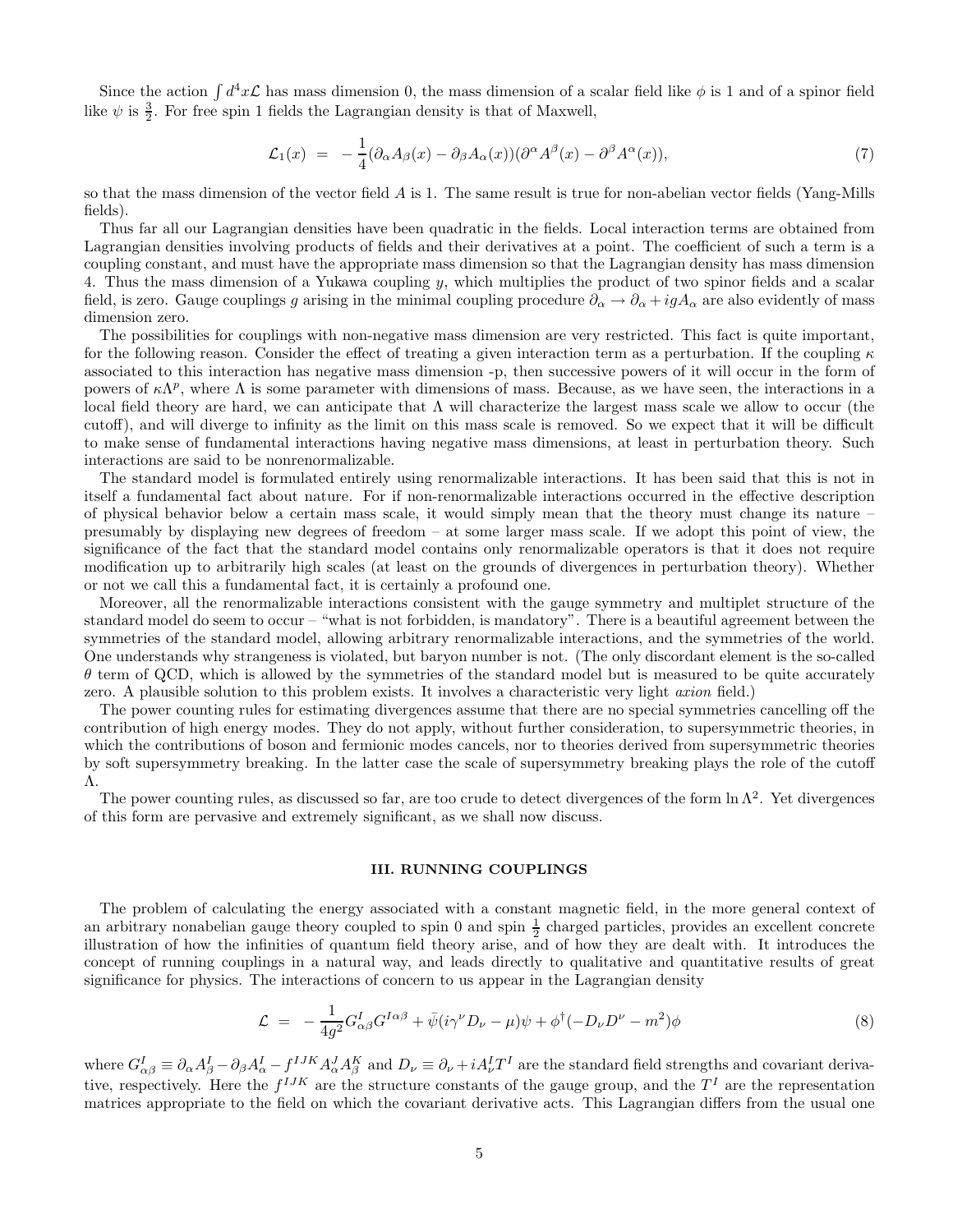<span id="page-5-0"></span>by a rescaling  $gA \rightarrow A$ , which serves to emphasize that the gauge coupling g occurs only as a prefactor in the first term. It parametrizes the energetic cost of non-trivial gauge curvature, or in other words the stiffness of the gauge fields. Small g corresponds to gauge fields that are difficult to excite.

From this Lagrangian itself, of course, it would appear that the energy required to set up a magnetic field  $B<sup>I</sup>$  is just  $\frac{1}{2g^2}(B^I)^2$ . This is the classical energy, but in the quantum theory it is not the whole story. A more accurate calculation must take into account the effect of the imposed magnetic field on the zero-point energy of the charged fields. Earlier, we met and briefly discussed a formally infinite contribution to the energy of the ground state of a quantum field theory (specifically, the electromagnetic field) due to the irreducible quantum fluctuations of its modes, which mapped to an infinite number of independent harmonic oscillators. Insofar as only differences in energy are physically significant, we could ignore this infinity. But the change in the zero-point energy as one imposes a magnetic field cannot be ignored. It represents a genuine contribution to the physical energy of the quantum state induced by the imposed magnetic field. As we will soon see, the field-dependent part of the energy also diverges.

Postponing momentarily the derivation, let me anticipate the form of the answer, and discuss its interpretation. Without loss of generality, I will suppose that the magnetic field is aligned along a normalized, diagonal generator of the gauge group. This allows us to drop the index, and to use terminology and intuition from electrodynamics freely. If we restrict the sum to modes whose energy is less than a cutoff  $\Lambda$ , we find for the energy

$$
\mathcal{E}(B) = \mathcal{E} + \delta \mathcal{E} = \frac{1}{2g^2(\Lambda^2)} B^2 - \frac{1}{2} \eta B^2 (\ln(\Lambda^2/B) + \text{finite})
$$
\n(9)

where

$$
\eta = \frac{1}{96\pi^2} \left[ -(T(R_o) - 2T(R_{\frac{1}{2}}) + 2T(R_1)) \right] + \frac{1}{96\pi^2} [3(-2T(R_{\frac{1}{2}}) + 8T(R_1))],\tag{10}
$$

and the terms not displayed are finite as  $\Lambda \to \infty$ . The notation  $g^2(\Lambda^2)$  has been introduced for later convenience. The factor  $T(R_s)$  is the trace of the representation for spin s, and basically represents the sum of the squares of the charges for the particles of that spin. The denominator in the logarithm is fixed by dimensional analysis, assuming  $B >> \mu^2, m^2.$ 

The most striking, and at first sight disturbing, aspect of this calculation is that a cutoff is necessary in order to obtain a finite result. If we are not to introduce a new fundamental scale, and thereby (in view of our previous discussion) endanger locality, we must remove reference to the arbitrary cutoff Λ in our description of physically meaningful quantities. This is the sort of problem addressed by the renormalization program. Its guiding idea is the thought that if we are working with experimental probes characterized by energy and momentum scales well below Λ, we should expect that our capacity to affect, or be sensitive to, the modes of much higher energy will be quite restricted. Thus one expects that the cutoff  $\Lambda$ , which was introduced as a calculational device to remove such modes, can be removed (taken to infinity). In our magnetic energy example, for instance, we see immediately that the difference in susceptibilities

$$
\mathcal{E}(B_1)/B_1^2 - \mathcal{E}(B_0)/B_0^2 = \text{finite} \tag{11}
$$

is well-behaved – that is, independent of  $\Lambda$  as  $\Lambda \to \infty$ . Thus once we measure the susceptibility, or equivalently the coupling constant, at one reference value of B, the calculation gives sensible, unambiguous predictions for all other values of B.

This simple example illustrates a much more general result, the central result of the classic renormalization program. It goes as follows. A small number of quantities, corresponding to the couplings and masses in the original Lagrangian, that if calculated formally would diverge or depend on the cutoff, are chosen to fit experiment. They define the physical, as opposed to the original, or bare, couplings. Thus, in our example, we can define the susceptibility to be  $\frac{1}{2g^2(B_0)}$  at some reference field  $B_0$ . Then we have the physical or renormalized coupling

$$
\frac{1}{g^2(B_0)} = \frac{1}{g^2(\Lambda^2)} - \eta \ln(\Lambda^2/B_0).
$$
\n(12)

(In this equation I have ignored, for simplicity in exposition, the finite terms. These are relatively negligible for large  $B_0$ . Also, there are corrections of higher order in  $g^2$ .) This of course determines the 'bare' coupling to be

$$
\frac{1}{g^2(\Lambda^2)} = \frac{1}{g^2(B_0)} + \eta \ln(\Lambda^2/B_0). \tag{13}
$$

In these terms, the central result of diagrammatic renormalization theory is that after bare couplings and masses are re-expressed in terms of their physical, renormalized counterparts, the coefficients in the perturbation expansion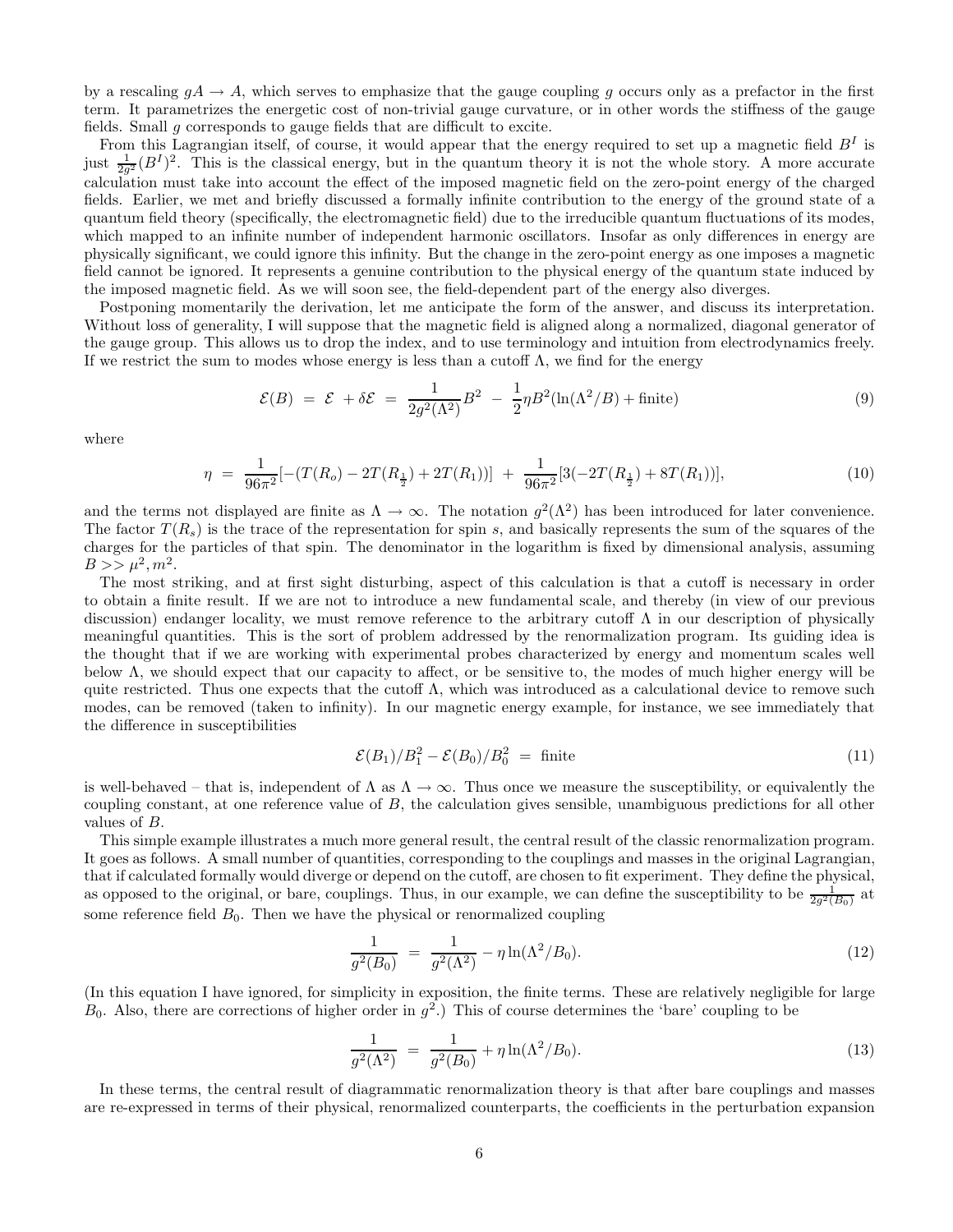of any physical quantity approach finite limits, independent of the cutoff, as the cutoff is taken to infinity. (To be perfectly accurate, one must also perform wave-function renormalization. This is no different in principle; it amounts to expressing the bare coefficients of the kinetic terms in the Lagrangian in terms of renormalized values.)

The question whether this perturbation theory converges, or is some sort of asymptotic expansion of a soundly defined theory, is left open by the diagrammatic analysis. This loophole is no mere technicality, as we will soon see.

Picking a scale  $B_0$  at which the coupling is defined is analogous to choosing the origin of a coordinate system in geometry. One can describe the same physics using different choices of normalization scale, so long as one adjusts the coupling appropriately. We capture this idea by introducing the concept of a running coupling defined, in accordance with equation  $(12)$  $(12)$ , to satisfy

$$
\frac{d}{d\ln B} \frac{1}{g^2(B)} = \eta. \tag{14}
$$

With this definition, the choice of a particular scale at which to define the coupling will not affect the final result.

It is profoundly important, however, that the running coupling does make a real distinction between the behavior at different mass scales, even if the original underlying theory was formally scale invariant (as is QCD with massless quarks), and even at mass scales much larger than the mass of any particle in the theory. Quantum zero-point motion of the high energy modes introduces a hard source of scale symmetry violation.

The distinction among scales, in a formally scale-invariant theory, embodies the phenomenon of *dimensional trans*mutation. Rather than a range of theories, parametrized by a dimensionless coupling, we have a range of theories differing only in the value of a dimensional parameter, say (for example) the value of B at which  $1/g^2(B) = 1$ .

Clearly, the qualitative behavior of solutions of eq. (14) depends on the sign of  $\eta$ . If  $\eta > 0$ , the coupling  $g^2(B)$  will get smaller as B grows, or in other words as we treat more and more modes as dynamical, and approach closer to the 'bare' charge. These modes were enhancing, or antiscreening the bare charge. This is the case of asymptotic freedom. In the opposite case of  $\eta < 0$  the coupling formally grows, and even diverges as B increases.  $1/g^2(B)$  goes through zero and changes sign. On the face of it, this would seem to indicate an instability of the theory, toward formation of a ferromagnetic vacuum at large field strength. This conclusion must be taken with a big grain of salt, because when  $g^2$  is large the higher-order corrections to eq. [\(13](#page-5-0)) and eq. (14), on which the analysis was based, cannot be neglected.

In asymptotically free theories, we can complete the renormalization program in a convincing fashion. There is no barrier to including the effect of very large energy modes, and removing the cutoff. We can confidently expect, then, that the theory is well-defined, independent of perturbation theory. In particular, suppose the theory has been discretized on a space-time lattice. This amounts to excluding the modes of high energy and momentum. In an asymptotically free theory one can compensate for these modes by adjusting the coupling in a well-defined, controlled way as one shrinks the discretization scale. Very impressive nonperturbative calculations in QCD, involving massive computer simulations, have exploited this strategy. They demonstrate the complete consistency of the theory and its ability to account quantitatively for the masses of hadrons.

In a non-asymptotically free theory the coupling does not become small, there is no simple foolproof way to compensate for the missing modes, and the existence of an underlying limiting theory becomes doubtful.

Now let us discuss how  $\eta$  can be calculated. The two terms in eq. [\(10](#page-5-0)) correspond to two distinct physical effects. The first is the convective, diamagnetic (screening) term. The overall constant is a little tricky to calculate, and I do not have space to do it here. Its general form, however, is transparent. The effect is independent of spin, and so it simply counts the number of components (one for scalar particles, two for spin-1/2 or massless spin-1, both with two helicities). It is screening for bosons, while for fermions there is a sign flip, because the zero-point energy is negative for fermionic oscillators.

The second is the paramagetic spin susceptibility. For a massless particle with spin s and gyromagnetic ratio  $g_m$ the energies shift, giving rise to the altered zero-point energy

$$
\Delta \mathcal{E} = \int_0^{E=\Lambda} \frac{d^3k}{(2\pi)^3} \frac{1}{2} (\sqrt{k^2 + g_m s} + \sqrt{k^2 - g_m s} - 2\sqrt{k^2}). \tag{15}
$$

This is readily calculated as

$$
\Delta \mathcal{E} = -B^2 (g_m s)^2 \frac{1}{32\pi^2} \ln(\frac{\Lambda^2}{B}).
$$
\n(16)

With  $g_m = 2$ ,  $s = 1$  (and  $T = 1$ ) this is the spin-1 contribution, and with  $g_m = 2$ ,  $s = \frac{1}{2}$ , after a sign flip, it is the spin- $\frac{1}{2}$  contribution. The preferred moment  $g_m = 2$  is a direct consequence of the Yang-Mills and Dirac equations, respectively.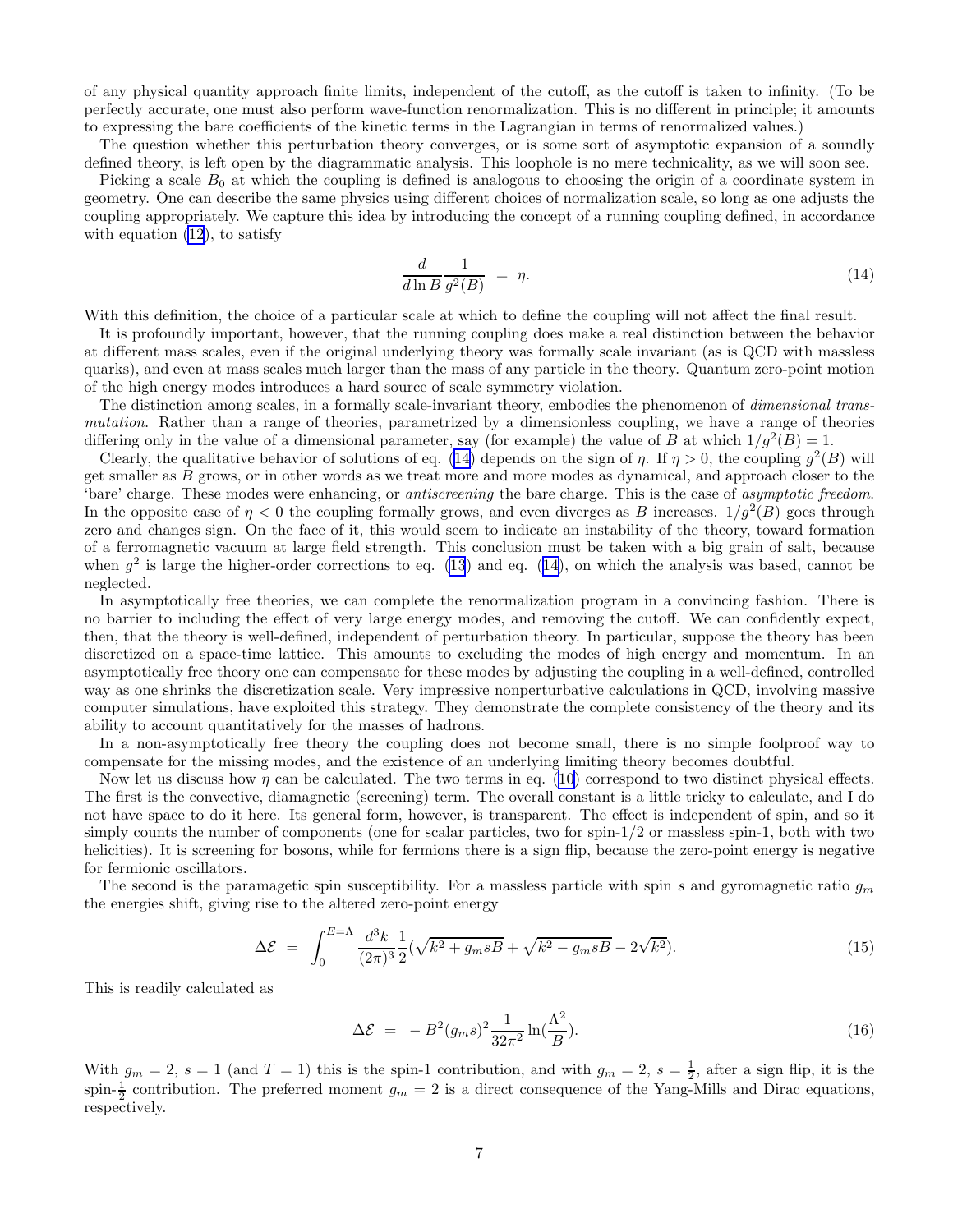This elementary calculation gives us a nice heuristic understanding of the unusual antiscreening behavior of nonabelian gauge theories. It is due to the large paramagnetic response of charged vector fields. Because we are interested in very high energy modes, the usual intuition that charge will be screened, which is based on the electric response of heavy particles, does not apply. Magnetic interactions, which can be attractive for like charges (paramagnetism) are, for highly relativistic particles, in no way suppressed. Indeed, they are numerically dominant.

Though I have presented it in the very specific context of vacuum magnetic susceptibility, the concept of running coupling is much more widely applicable. The basic heuristic idea is that in analyzing processes whose characteristic energy-momentum scale (squared) is  $Q^2$ , it is appropriate to use the running coupling at  $Q^2$ , i.e. in our earlier notation  $g^2(B = Q^2)$ . For in this way we capture the dynamical effect of the virtual oscillators which can be appreciably excited, while avoiding the formal divergence encountered if we tried to include all of them (up to infinite mass scale). At a more formal level, use of the appropriate effective coupling allows us to avoid large logarithms in the calculation of Feynman graphs, by normalizing the vertices close to where they need to be evaluated. There is a highly developed, elaborate chapter of quantum field theory which justifies and refines this rough idea into a form where it makes detailed, quantitative predictions for concrete experiments. I will not be able to do proper justice to the difficult, often heroic labor that has been invested, on both the theoretical and the experimental sides, to yield Figure 1; but it is appropriate to remark that quantum field theory gets a real workout, as calculations of twoand even three-loop graphs with complicated interactions among the virtual particles are needed to do justice to the attainable experimental accuracy.



FIG. 1. Comparison of theory and experiment in QCD, illustrating the running of couplings. Several of the points on this curve represent hundreds of independent measurements, any one of which might have falsified the theory. Figure from M. Schmelling, [hep-ex/9701002.](http://arXiv.org/abs/hep-ex/9701002)

An interesting feature visible in Figure 1 is that the theoretical prediction for the coupling focuses at large  $Q^2$ , in the sense that a wide range of values at small  $Q^2$  converge to a much narrower range at larger  $Q^2$ . Thus even crude estimates of what are the appropriate scales (e.g., one expects  $g^2(Q^2)/4\pi \sim 1$  where the strong interaction is strong, say for 100 Mev  $\leq \sqrt{Q^2} \leq 1$  Gev) allow one to predict the value of  $g^2(M_Z^2)$  with ∼10% accuracy. The original idea of Pauli and others that calculating the fine structure constant was the next great item on the agenda of theoretical physics now seems misguided. We see this constant as just another running coupling, neither more nor less fundamental than many other parameters, and not likely to be the most accessible theoretically. But our essentially parameter-free approximate determination of the observable strong interaction analogue of the fine structure constant realizes a form of their dream.

The electroweak interactions start with much smaller couplings at low mass scales, so the effects of their running are less dramatic (though they have been observed). Far more spectacular than the modest quantitative effects we can test directly, however, is the conceptual breakthrough that results from application of these ideas to unified models of the strong, electromagnetic, and weak interactions.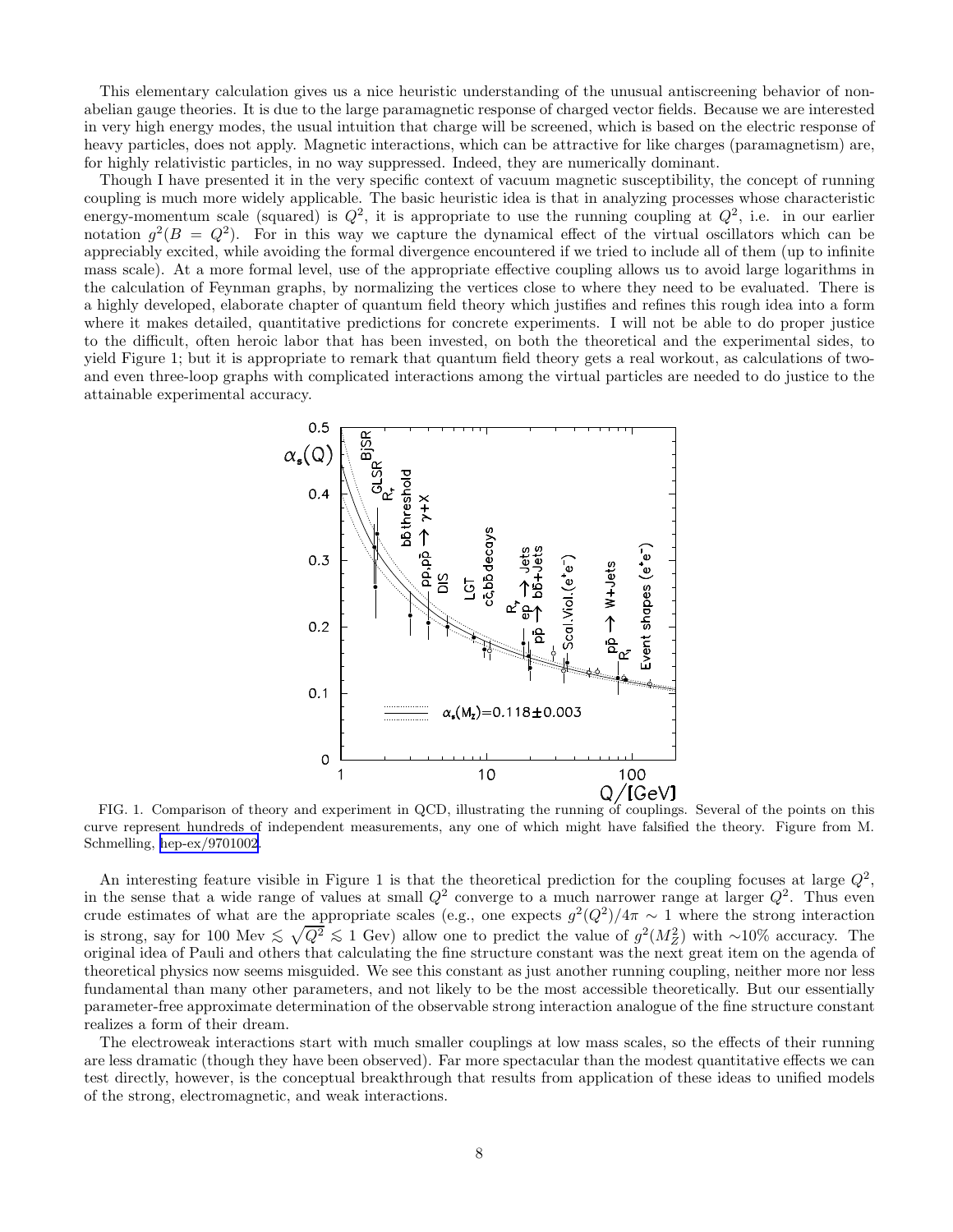The different components of the standard model have a similar mathematical structure, all being gauge theories. Their common structure encourages the speculation that they are different facets of a more encompassing gauge symmetry, in which the different strong and weak color charges, as well as electromagnetic charge, would all appear on the same footing. The multiplet structure of the quarks and leptons in the standard model fits beautifully into small representations of unification groups such as  $SU(5)$  or  $SO(10)$ . There is the apparent difficulty, however, that the coupling strengths of the different standard model interactions are widely different, whereas the symmetry required for unification requires that they share a common value.The running of couplings suggests an escape from this impasse. Since the strong, weak, and electromagnetic couplings run at different rates, their inequality at currently accessible scales need not reflect the ultimate state of affairs. We can imagine that spontaneous symmetry breaking  $-$  a soft effect – has hidden the full symmetry of the unified interaction. What is really required is that the fundamental, bare couplings be equal, or in more prosaic terms, that the running couplings of the different interactions should become equal beyond some large scale.

Using simple generalizations of the formulas derived and tested in QCD, we can calculate the running of couplings, to see whether this requirement is satisfied in reality. In doing so one must make some hypothesis about the spectrum of virtual particles. If there are additional massive particles (or, better, fields) that have not yet been observed, they will contribute significantly to the running of couplings once the scale exceeds their mass. Let us first consider the default assumption, that there are no new fields beyond those that occur in the standard model. The results of this calculation are displayed in Figure 2.



 $log_{10} (\mu / GeV)$ <br>FIG. 2. Running of the couplings extrapolated toward very high scales, using just the fields of the standard model. The couplings do not quite meet. Experimental uncertainties in the extrapolation are indicated by the width of the lines. Figure courtesy of K. Dienes.

Considering the enormity of the extrapolation this calculation works remarkably well, but the accurate experimental data indicates unequivocally that something is wrong. There is one particularly attractive way to extend the standard model, by including supersymmetry. Supersymmetry cannot be exact, but if it is only mildly broken (so that the superpartners have masses  $\leq 1$  Tev) it can help explain why radiative corrections to the Higgs mass parameter, and thus to the scale of weak symmetry breaking, are not enormously large. In the absence of supersymmetry power counting would indicate a hard, quadratic dependence of this parameter on the cutoff. Supersymmetry removes the most divergent contribution, by cancelling boson against fermion loops. If the masses of the superpartners are not too heavy, the residual finite contributions due to supersymmetry breaking will not be too large.

The minimal supersymmetric extension of the standard model, then, makes semi-quantitative predictions for the spectrum of virtual particles starting at 1 Tev or so. Since the running of couplings is logarithmic, it is not extremely sensitive to the unknown details of the supersymmetric mass spectrum, and we can assess the impact of supersymmetry on the unification hypothesis quantitatively. The results, as shown in Figure 3, are quite encouraging.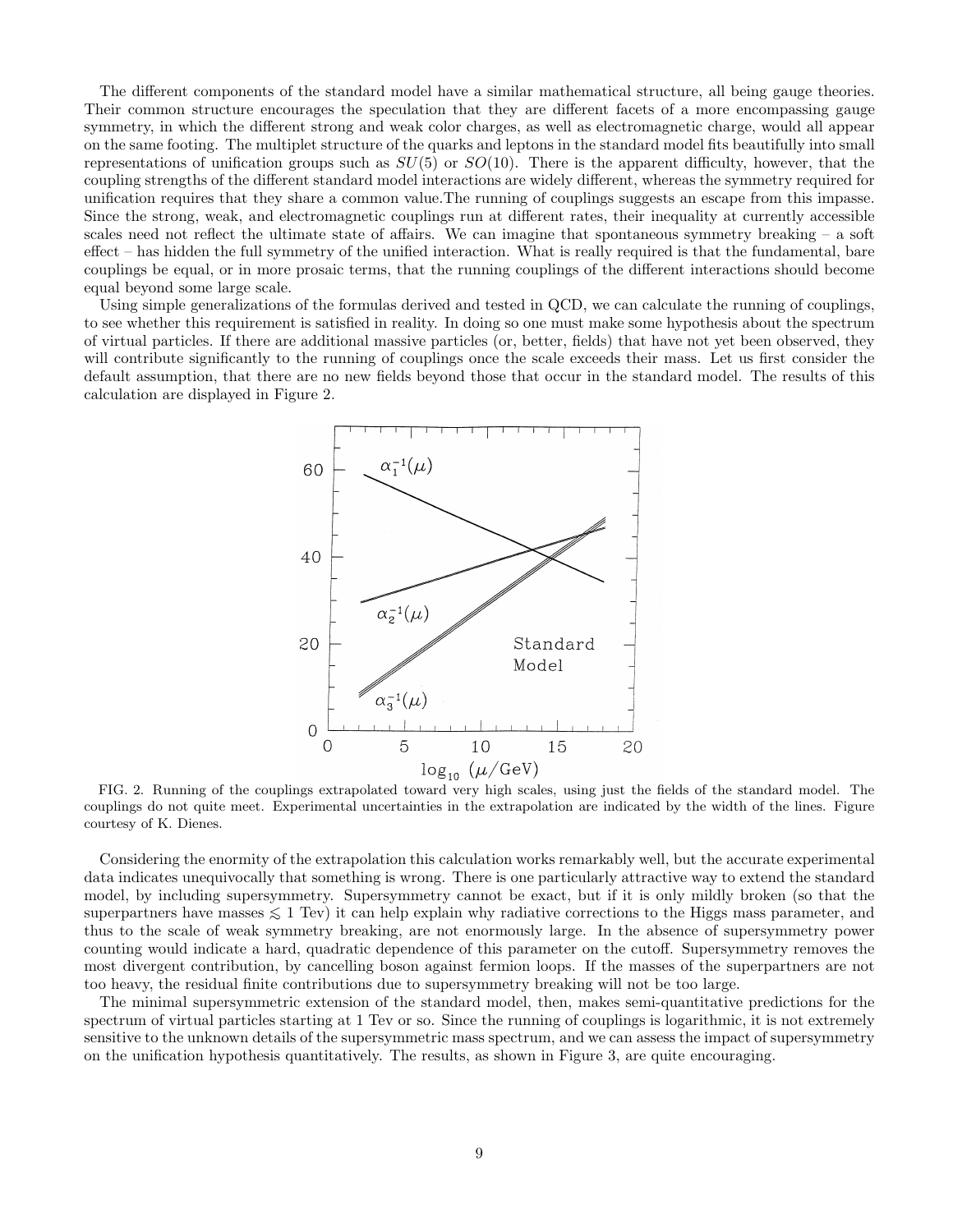

FIG. 3. Running of the couplings extrapolated to high scales, including the effects of supersymmetric particles starting at 1 Tev. Within experimental and theoretical uncertainties, the couplings do meet. Figure courtesy of K. Dienes.

With all its attractions, there is one general feature of supersymmetry that is especially challenging, and deserves mention here. We remarked earlier how the standard model, without supersymmetry, features a near-perfect match between the generic symmetries of its renormalizable interactions and the observed symmetries of the world. With supersymmetry, this feature is spoiled. The scalar superpartners of fermions are represented by fields of mass dimension one. This means that there are many more possibilities for low dimension (including renormalizable) interactions that violate flavor symmetries including lepton and baryon number. It seems that some additional principles, or special discrete symmetries, are required in order to suppress these interactions sufficiently.

A notable result of the unification of couplings calculation, especially in its supersymmetric form, is that the unification occurs at an energy scale which is enormously large by the standards of traditional particle physics, perhaps approaching 10<sup>16</sup>−<sup>17</sup> Gev. From a phenomenological viewpoint, this is fortunate. The most compelling unification schemes merge quarks, antiquarks, leptons, and antileptons into common multiplets, and have gauge bosons mediating transitions among all these particle types. Baryon number violating processes almost inevitably result, whose rate is inversely proportional to the fourth power of the gauge boson masses, and thus to the fourth power of the unification scale. Only for such large values of the scale is one safe from experimental limits on nucleon instability. From a theoretical point of view the large scale is fascinating because it brings us from the internal logic of the experimentally grounded domain of particle physics to the threshold of quantum gravity, as we shall now discuss.

## IV. LIMITATIONS?

So much for the successes, achieved and anticipated, of quantum field theory. The fundamental limitations of quantum field theory, if any, are less clear. Its application to gravity has certainly, to date, been much less fruitful than its triumphant application to describe the other fundamental interactions.

All existing experimental results on gravitation are adequately described by a very beautiful, conceptually simple classical field theory – Einstein's general relativity. It is easy to incorporate this theory into our description of the world based on quantum field theory, by allowing a minimal coupling to the fields of the standard model – that is, by changing ordinary into covariant derivatives, multiplying with appropriate factors of  $\sqrt{g}$ , and adding an Einstein-Hilbert curvature term. The resulting theory – with the convention that we simply ignore quantum corrections involving virtual gravitons – is the foundation of our working description of the physical world. As a practical matter, it works very well indeed.

Philosophically, however, it might be disappointing if it were too straightforward to construct a quantum theory of gravity. One of the great visions of natural philosophy, going back to Pythagoras, is that the properties of the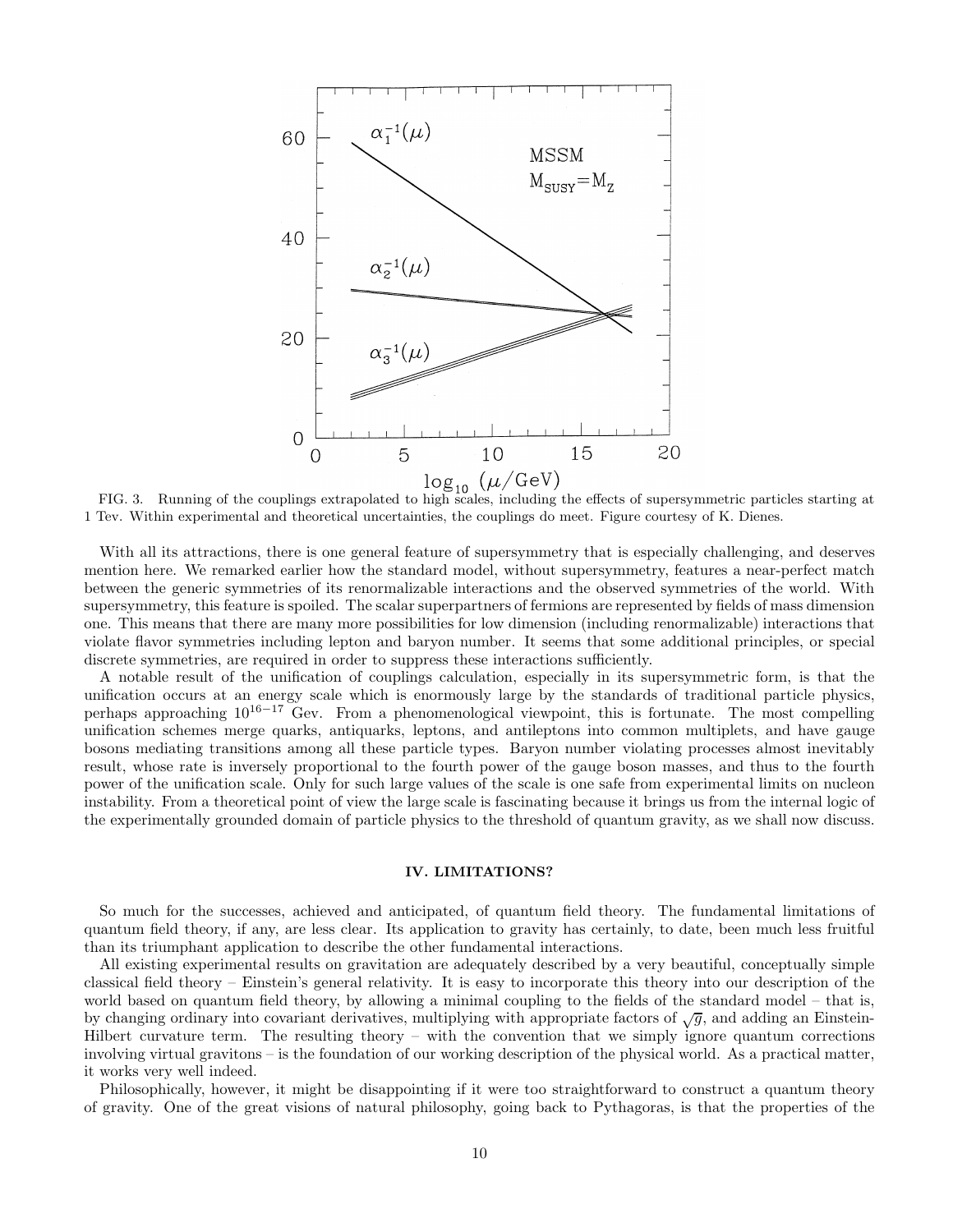world are determined uniquely by mathematical principles. A modern version of this vision was formulated by Planck, shortly after he introduced his quantum of action. By appropriately combining the physical constants  $c, \hbar$  as units of velocity and action, respectively, and the Planck mass  $M_{\text{Planck}} = \sqrt{\frac{\hbar c}{G}}$  as the unit of mass, one can construct any unit of measurement used in physics. Thus the unit of energy is  $M_{\text{Planck}}c^2$ , the unit of electric charge is  $\sqrt{\hbar c}$ , and so forth. On the other hand, one cannot form a pure number from these three physical constants. Thus one might hope that in a physical theory where  $\hbar$ , c, and G were all profoundly incorporated, all physical quantities could be expressed in natural units as pure numbers.

Within its domain, QCD achieves something very close to this vision – actually, in a more ambitious form! Indeed, let us idealize the world of the strong interaction slightly, by imagining that there were just two quark species with vanishing masses. Then from the two integers 3 (colors) and 2 (flavors),  $\hbar$ , and  $c$  – with no explicit mass parameter – a spectrum of hadrons, with mass ratios and other properties close to those observed in reality, emerges by calculation. The overall unit of mass is indeterminate, but this ambiguity has no significance within the theory itself.

The ideal Pythagorean/Planckian theory would not contain any pure numbers as parameters. (Pythagoras might have excused a few small integers). Thus, for example, the value  $m_e/M_{\text{Planck}} \sim 10^{-22}$  of the electron mass in Planck units would emerge from a dynamical calculation. This ideal might be overly ambitious, yet it seems reasonable to hope that significant constraints among physical observables will emerge from the inner requirements of a quantum theory which consistently incorporates gravity. Indeed, as we have already seen, one does find significant constraints among the parameters of the standard model by requiring that the strong, weak, and electromagnetic interactions emerge from a unified gauge symmetry; so there is precedent for results of this kind.

The unification of couplings calculation provides not only an inspiring model, but also direct encouragement for the Planck program, in two important respects. First, it points to a symmetry breaking scale remarkably close to the Planck scale (though apparently smaller by  $10^{-2} - 10^{-3}$ ), so there are pure numbers with much more 'reasonable' values than 10<sup>−</sup><sup>22</sup> to shoot for. Second, it shows quite concretely how very large scale factors can be controlled by modest ratios of coupling strength, due to the logarithmic nature of the running of couplings – so that 10<sup>−</sup><sup>22</sup> may not be so 'unreasonable' after all.

Perhaps it is fortunate, then, that the straightforward, minimal implementation of general relativity as a quantum field theory – which lacks the desired constraints – runs into problems. The problems are of two quite distinct kinds. First, the renormalization program fails, at the level of power-counting. The Einstein-Hilbert term in the action comes with a large prefactor  $1/G$ , reflecting the difficulty of curving space-time. If we expand the Einstein-Hilbert action around flat space in the form

$$
g_{\alpha\beta} = \eta_{\alpha\beta} + \sqrt{G}h_{\alpha\beta} \tag{17}
$$

we find that the quadratic terms give a properly normalized spin-2 graviton field  $h_{\alpha\beta}$  of mass dimension 1, as the powers of G cancel. But the higher-order terms, which represent interactions, will be accompanied by positive powers of G. Since G itself has mass dimension -2, these are non-renormalizable interactions. Similarly for the couplings of gravitons to matter. Thus we can expect that ever-increasing powers of  $\Lambda/M_{\text{Planck}}$  will appear in multiple virtual graviton exchange, and it will be impossible to remove the cutoff.

Second, one of the main qualitative features of gravity – the weightlessness of empty space, or the vanishing of the cosmological constant – is left unexplained. Earlier we mentioned the divergent zero-point energy characteristic of generic quantum field theories. For purposes of non-gravitational physics only energy differences are meaningful, and we can sweep this problem under the rug. But gravity ought to see this energy. Our perplexity intensifies when we recall that according to the standard model, and even more so in its unified extensions, what we commonly regard as empty space is full of condensates, which again one would expect to weigh far more than observation allows. The failure, so far, of quantum field theory to meet these challenges might reflect a basic failure of principle, or merely that the appropriate symmetry principles and degrees of freedom, in terms of which the theory should be formulated, have not yet been identified.

Promising insights toward construction of a quantum theory including gravity are coming from investigations in string/M theory, as discussed elsewhere in this volume. Whether these investigations will converge toward an accurate description of nature, and if so whether this description will take the form of a local field theory (perhaps formulated in many dimensions, and including many fields beyond those of the standard model) , are questions not yet decided. It is interesting, in this regard, briefly to consider the rocky intellectual history of quantum field theory.

After the initial successes of the 1930s, already mentioned above, came a long period of disillusionment. Initial attempts to deal with the infinities that arose in calculations of loop graphs in electrodynamics, or in radiative corrections to beta decay, led only to confusion and failure. Similar infinities plagued Yukawa's pion theory, and it had the additional difficulty that the coupling required to fit experiment is large, so that tree graphs provide a manifestly poor approximation. Many of the founders of quantum theory, including Bohr, Heisenberg, Pauli, and